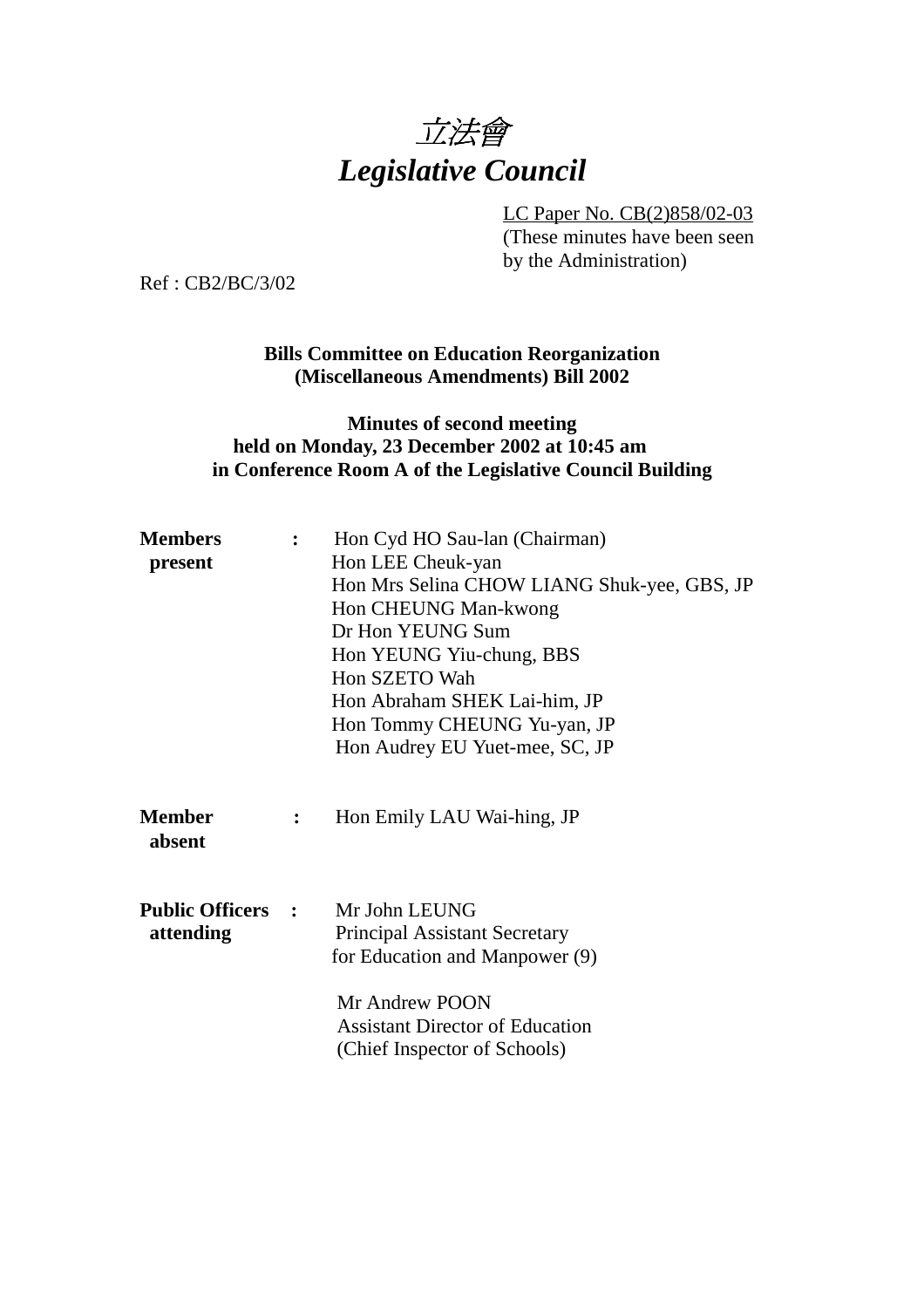|                               |              | Mrs YU LAW Siu-man<br>Senior Education Officer (Registration) 2<br>Ms Grace LEUNG<br>Government Counsel |
|-------------------------------|--------------|---------------------------------------------------------------------------------------------------------|
| <b>Clerk</b> in<br>attendance | $\mathbf{L}$ | Mrs Percy MA<br>Chief Assistant Secretary (2)3                                                          |
| <b>Staff</b> in<br>attendance |              | Ms Bernice WONG<br>Assistant Legal Adviser 1<br>Mr Paul WOO<br>Senior Assistant Secretary (2)3          |

- 2 -

#### **Action**

### **I. Meeting with the Administration**

(LC Paper Nos. CB(2)296/02-03(01); 742/02-03(01); 668/02-03(06); 669/02-03(01) and the Bill)

The Bills Committee deliberated (index of proceedings attached at **Annex**).

2. On the Administration's response to the issues raised by the Bills Committee at the meeting on 16 December 2002 (LC Paper No. CB(2)742/02- 03(01)), the Administration was requested to -

- (a) consider the following options:
	- (i) removing the reference to "the planning and development of early childhood and school education" in the proposed terms of reference (TOR) of EC; or
	- (ii) including the reference to "the planning and development of higher education and sub-degree sectors" in the proposed TOR of EC;
- (b) reconsider the Bills Committee's view that the new EC should be made a statutory body;
- (c) consider the suggestion that there should be a "memorandum" setting out the respective roles between the Government and the new EC, pending the establishment of EC as a statutory body; and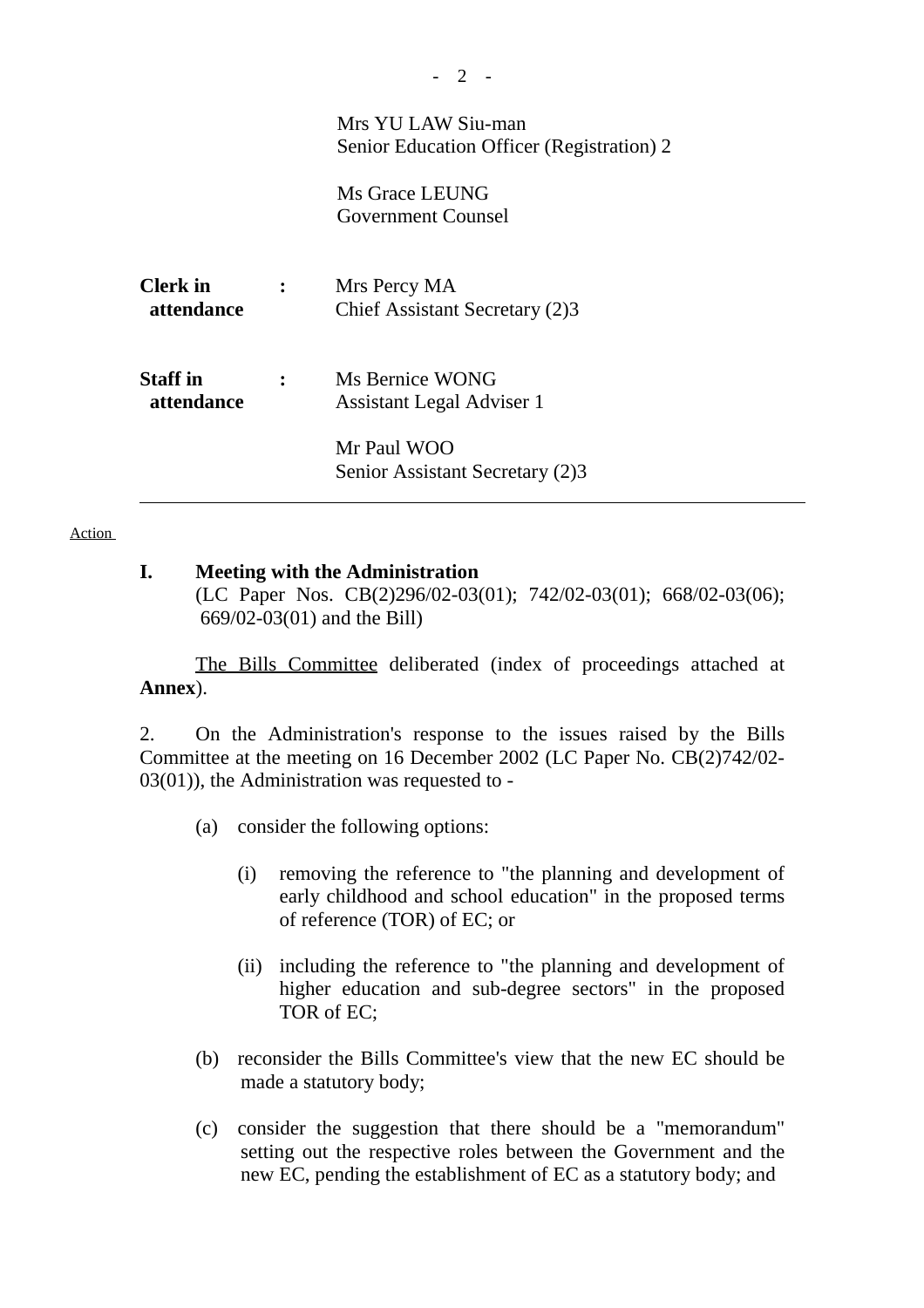#### Action

(d) consider the suggestion that SEM should give an undertaking in his speech at the resumption of the Second Reading debate on the Bill that the new EC would operate with increased transparency and representation and that its reports and recommendations would be made public.

3. The Bills Committee completed clause by clause examination of the Bill and noted the Committee Stage amendments (CSA) to clauses 1 and 43 of the Bill proposed by the Administration.

4. On the Administration's proposed CSA to change the commencement date of the amending Ordinance from 1 January 2003 to the day the Ordinance was published in the Gazette, the Administration was requested to explain the procedural arrangements and legal basis for -

- (a) deleting the established post of Director of Education;
- (b) appointing the Permanent Secretary for Education and Manpower to the statutory office; and
- (c) merging the Education and Manpower Bureau and Education Department with effect from 1 January 2003,

#### Admin

before enactment of the Bill.

5. Members requested the Administration to provide a written response to paragraph 4 above for the consideration of the Bills Committee before 1 January 2003. The Chairman requested the Administration to discuss with Assistant Legal Adviser on the issues raised in paragraph 4 in preparing its reply. The Chairman asked the Clerk to circulate the Administration's response to members as soon as the response was received.

(*Post-meeting note -* The Administration's written responses to issues raised by the Bills Committee were circulated vide LC Paper Nos. CB(2)775/02-03(01) and CB(2)860/02-03(01) respectively)

### **II. Date of next meeting**

6. The next meeting was scheduled for 14 January 2003 at 4:30 pm.

(*Post-meeting note -* The meeting was subsequently re-scheduled for 21 January 2003 at 2:30 pm)

Admin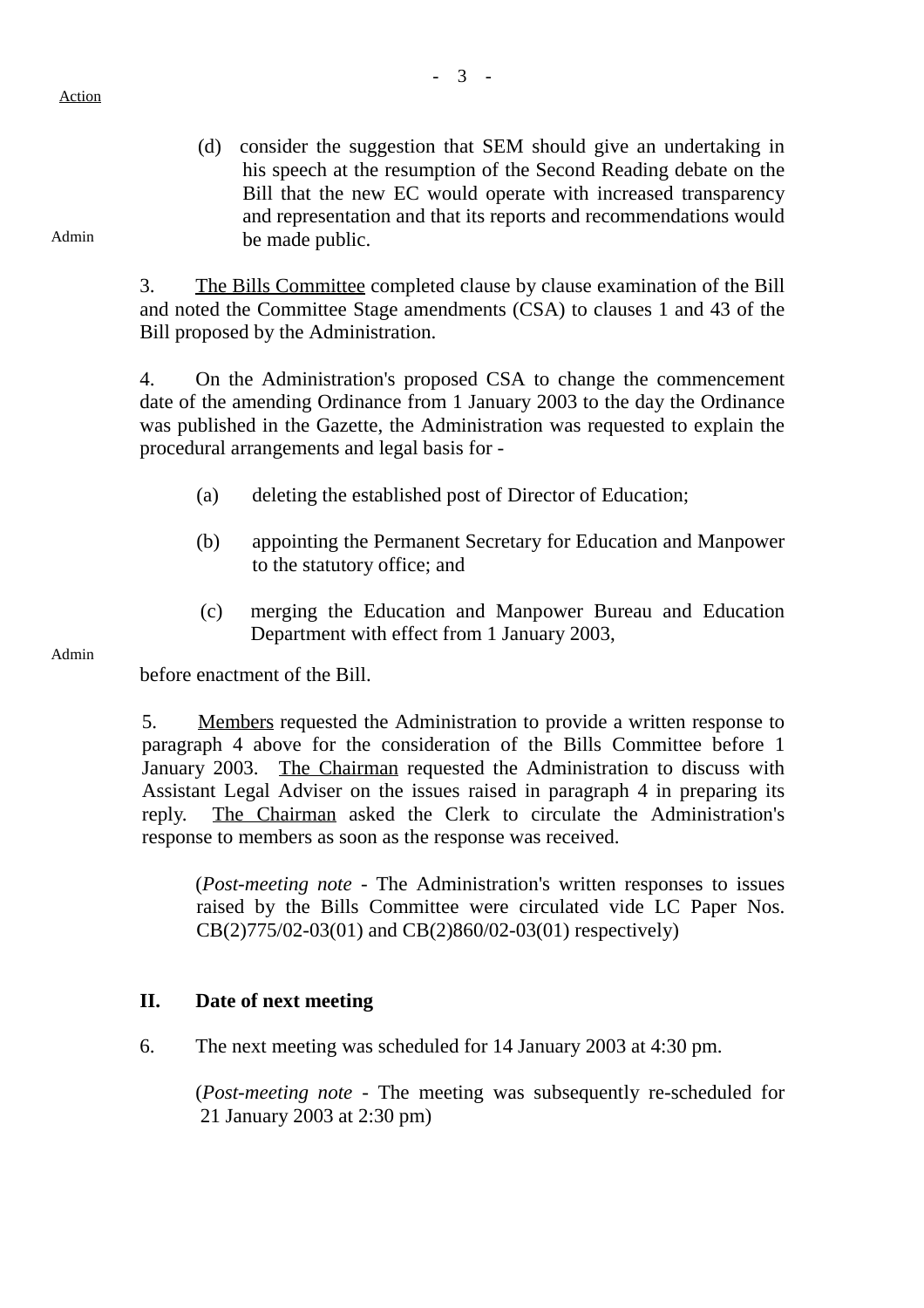*-* 4 -

## Action

7. The meeting ended at 12:30 pm.

Council Business Division 2 Legislative Council Secretariat 14 January 2003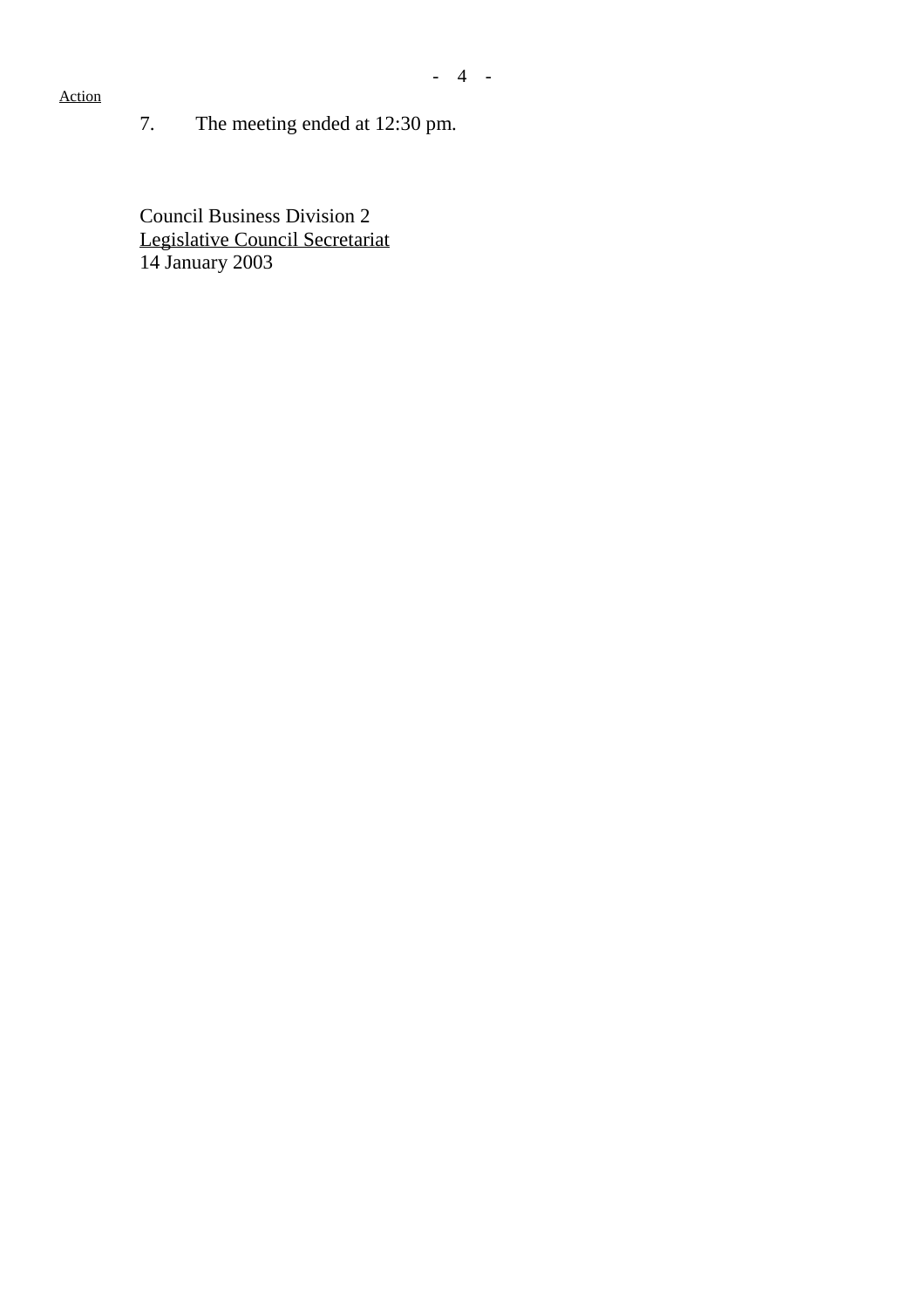#### **Annex**

### **Proceedings of the second meeting of the Bills Committee on Education Reorganization (Miscellaneous Amendments) Bill 2002 on Monday, 23 December 2002 at 10:45 am in Conference Room A of the Legislative Council Building**

| Time marker<br><b>Speaker</b> |                                                                                          | Subject(s)                                                                                                                                                                                                                                                                                                                                 | <b>Action</b>                                           |
|-------------------------------|------------------------------------------------------------------------------------------|--------------------------------------------------------------------------------------------------------------------------------------------------------------------------------------------------------------------------------------------------------------------------------------------------------------------------------------------|---------------------------------------------------------|
|                               |                                                                                          |                                                                                                                                                                                                                                                                                                                                            | required                                                |
| 000001-000243                 | Chairman/<br>Mr CHEUNG Man-kwong                                                         | Invitation for Administration to introduce<br>its paper on merger of the Education<br>Commission (EC) and the Board of<br>Education (BoE)<br>(LC Paper No. CB(2)742/02-03(01))                                                                                                                                                             |                                                         |
| 000244-000513                 | Administration/<br>Chairman                                                              | Elaboration on the future role of EC<br>following the merger of EC and BoE                                                                                                                                                                                                                                                                 |                                                         |
| 000514-001713                 | Mr CHEUNG Man-kwong/<br>Administration/<br>Dr YEUNG Sum/<br>Chairman/<br>Mrs Selina CHOW | (a) Suggestion to revise the proposed<br>terms of reference of EC to -<br>(i) remove the reference to "early<br>childhood and school education";<br>or<br>(ii) include the reference to "higher<br>education<br>and<br>sub-degree<br>sectors";<br>Suggestion to turn EC eventually<br>(b)<br>into a statutory body after the merger        | Admin to give a<br>written response<br>to the proposals |
| 001714-002103                 | Mr SZETO Wah/<br>Administration                                                          | Reports and recommendations of EC<br>should be made public to<br>enhance<br>transparency in operation of EC                                                                                                                                                                                                                                |                                                         |
| 002104-002148                 | Mrs Selina CHOW/<br>Chairman                                                             | Suggestion that Secretary for Education<br>and Manpower (SEM) should give an<br>undertaking in his speech at<br>the<br>resumption of the Second Reading debate<br>on the Bill that the new EC would operate<br>transparency<br>with<br>increased<br>and<br>representation and that its reports and<br>recommendations would be made public | Admin to<br>consider the<br>suggestion                  |
| 002149-002647                 | Ms Audery EU/<br>Chairman/<br>Administration                                             | Membership structure of EC before and<br>after the merger (Annex C and D of LC<br>Paper No. CB(2)296/02-03(01)) and role<br>of EC and BoE in policy formulation and<br>implementation                                                                                                                                                      |                                                         |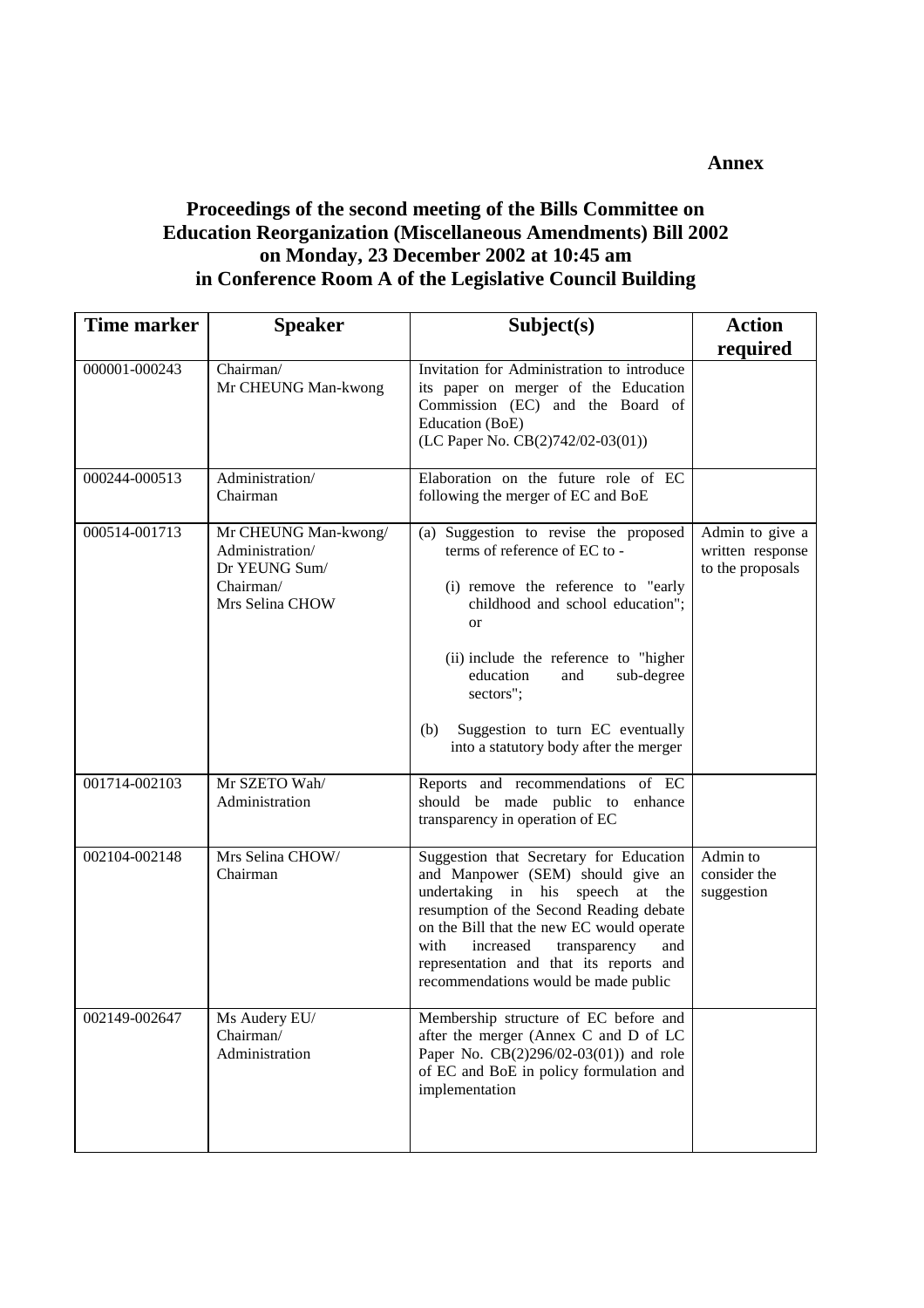| Time marker   | <b>Speaker</b>                                                                                                              | Subject(s)                                                                                                                                                                                                                                            | <b>Action</b><br>required                                                                                                     |
|---------------|-----------------------------------------------------------------------------------------------------------------------------|-------------------------------------------------------------------------------------------------------------------------------------------------------------------------------------------------------------------------------------------------------|-------------------------------------------------------------------------------------------------------------------------------|
| 002648-003223 | Mr Abraham SHEK/<br>Administration                                                                                          | The new EC should become a statutory<br>body with broader representation and<br>continue to advise the Chief Executive,<br>instead of SEM                                                                                                             |                                                                                                                               |
| 003224-003352 | Chairman                                                                                                                    | The Admin should give an undertaking<br>and provide a timeframe on making EC a<br>statutory body                                                                                                                                                      |                                                                                                                               |
| 003353-003655 | Mr CHEUNG Man-kwong                                                                                                         | Membership structure and stakeholder<br>bodies represented in EC to reflect the<br>interests of the community                                                                                                                                         |                                                                                                                               |
| 003656-004300 | Chairman/<br>Mr CHEUNG Man-kwong/<br>Administration/<br>Mr YEUNG yiu-chung                                                  | There should be a "memorandum" setting<br>out the respective roles between the<br>Government and the new EC, pending the<br>establishment of EC as a statutory body                                                                                   | Admin to<br>consider the<br>suggestion                                                                                        |
| 004301-004621 | Chairman                                                                                                                    | Recap on the issues raised by members                                                                                                                                                                                                                 |                                                                                                                               |
| 004622-004651 | Chairman/<br>Mrs Selina CHOW/<br>Administration                                                                             | Clause by clause examination of the Bill;<br>Commencement date of the amending<br>Ordinance - Committee Stage amendment<br>(CSA) proposed by the Admin to clause 1<br>of the Bill<br>(LC Paper No. CB(2)668/02-03(06))                                |                                                                                                                               |
| 004652-012509 | ALA/<br>Administration/<br>Chairman/<br>Mr CHEUNG Man-kwong/<br>Mr LEE Cheuk-yan/<br>Mr YEUNG Yiu-chung/<br>Mrs Selina CHOW | Procedural arrangements and legal basis<br>for abolishing the post of Director of<br>Education and merging the Education and<br>Manpower<br>Bureau<br>and<br>Education<br>Department with effect from 1 January<br>2003, before enactment of the Bill | Admin to<br>provide a written<br>response for the<br><b>Bills</b><br>Committee's<br>consideration<br>before 1 January<br>2003 |
| 012510-013333 | Chairman/<br>ALA/<br>Administration/<br>Mr CHEUNG Man-kwong                                                                 | Continue<br>with<br>clause<br>clause<br>by<br>examination of the Bill                                                                                                                                                                                 |                                                                                                                               |
| 013334-013536 | <b>ALA</b>                                                                                                                  | CSAs proposed by the Administration to<br>clause 43 of the Bill<br>(LC Paper No. CB(2)668/02-03(06))                                                                                                                                                  |                                                                                                                               |
| 013537-014030 | Chairman/<br>ALA/<br>Administration/<br>Mr Tommy CHEUNG/<br>Mr CHEUNG Man-kwong                                             | Completion<br>of<br>clause<br>clause<br>by<br>examination of the Bill;<br>Admin to discuss with ALA on relevant<br>issues raised in relation to commencement<br>date of the amending Ordinance in                                                     | The Clerk to<br>circulate the<br>Admin's reply to                                                                             |